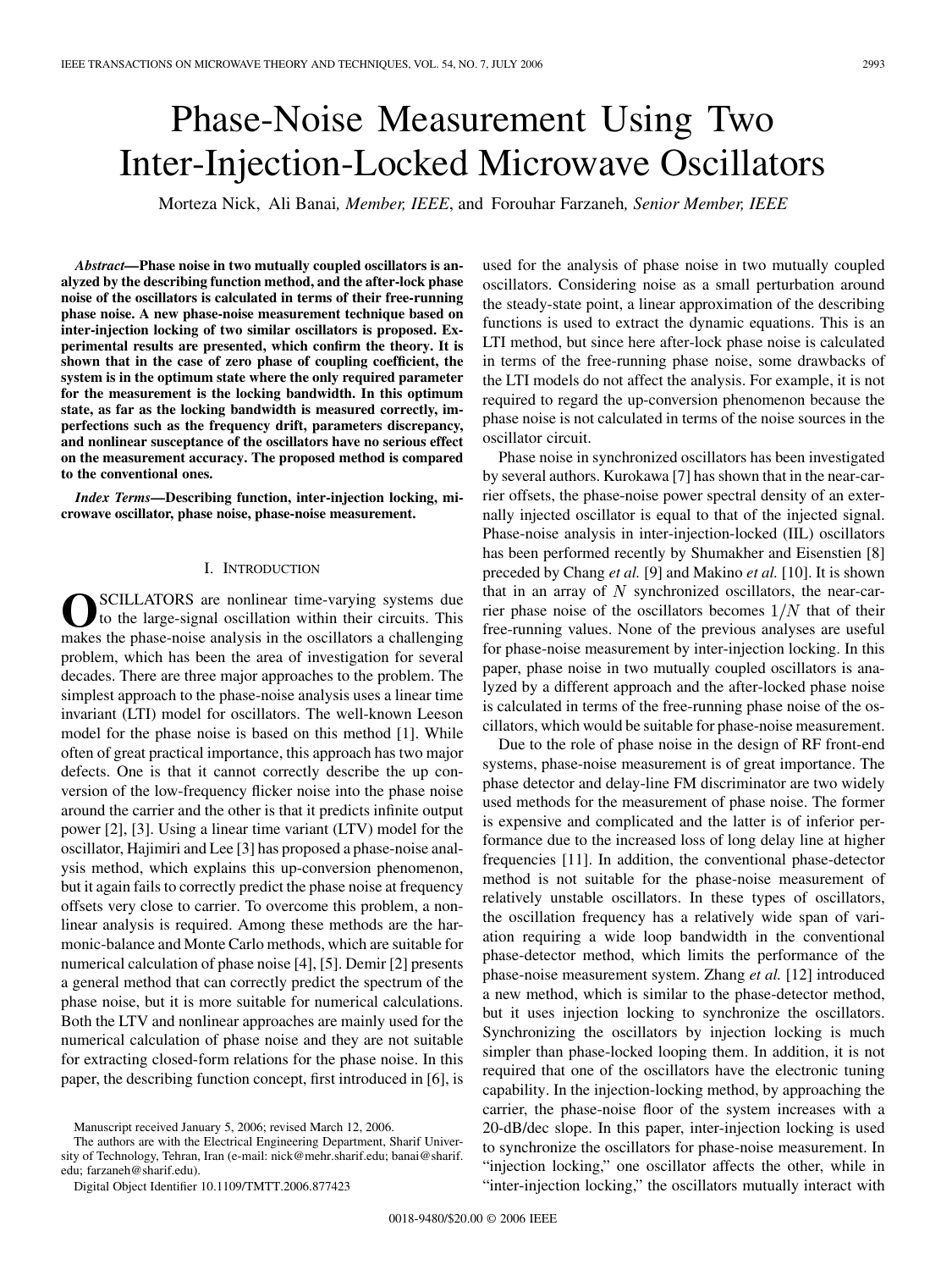<span id="page-1-0"></span>

Fig. 1. Describing function model of an externally injected oscillator.  $G_0$  represents the oscillator load.

each other. Thus, the dynamic equations are more complicated and the locking bandwidth is twice that of the injection-locking technique leading to easier synchronization.

In this paper, phase noise in two mutually coupled oscillators is analyzed. Locked oscillator steady-state analysis has been performed in the authors' previous paper [\[13\], \[14\]](#page-7-0) and it is not repeated here. In Section II, dynamic equations of an externally injected oscillator are cited, which are the basis for the subsequent analysis. Phase noise in two mutually coupled oscillators is then analyzed and after-lock phase noise is calculated in terms of the free-running phase noise of the oscillators. In [Section III](#page-2-0), a new phase-noise measurement technique based on inter-injection locking of two similar oscillators is introduced. The results of Section II are used to analyze the proposed system. Experimental results are presented, which validate the analysis. The effect of imperfections such as the frequency drift, parameters discrepancy, and nonlinear susceptance of the oscillators are inspected and the proposed method for the phase-noise measurement is compared to the conventional ones.

# II. PHASE-NOISE ANALYSIS IN TWO MUTUALLY COUPLED OSCILLATORS

#### *A. Dynamics of an Externally Injected Oscillator*

When an external signal is injected into a free-running oscillator, the amplitude and phase of the oscillation are perturbed. Dynamic equations describe the behavior of the oscillator under injection. These equations are based on the describing function model of the oscillator [\[6\]](#page-7-0). In this model, the oscillator is separated into active (nonlinear) and passive (linear) parts. The active part, which powers up the oscillation, is represented by an amplitude-dependent describing function  $Y_{\text{NL}}(A)$  and the passive part, which includes the resonator and oscillator load, is modeled by a frequency-dependent admittance  $Y(\omega)$ . The external signal is modeled by the current source  $I_{\text{inj}}$  (Fig. 1). It is noteworthy to state that, in practice, the active part is a weak function of frequency, which with good accuracy, can be regarded as frequency independent within the resonator bandwidth.

In the presence of an injected signal, the oscillation is perturbed as

$$
V = (A_0 + \delta A)e^{j(\omega_0 t + \theta)}.
$$
 (1)

In (1),  $\theta$  and  $\delta A$ , respectively, represent the phase and amplitude perturbation around the free-running oscillation point  $(\omega_0, A_0)$ .



Fig. 2. Describing function model of two inter-injected oscillators.

In the case of weak injection ( $|I_{\text{inj}}| \ll G_0 A_0$ ), the dynamic equations have been derived in [\[15\]](#page-7-0) and are cited here for subsequent reference as follows:

$$
\begin{cases}\n\frac{\partial B}{\partial \omega} \frac{d\delta A}{A dt} + \frac{\partial G_{\rm NL}}{\partial A} \delta A = \text{Re} \left\{ \frac{I_{\rm inj}}{V} \right\} \\
\frac{\partial B}{\partial \omega} \frac{d\theta}{dt} + \frac{\partial B_{\rm NL}}{\partial A} \delta A = \text{Im} \left\{ \frac{I_{\rm inj}}{V} \right\}.\n\end{cases} (2)
$$

All the derivations in (2) are calculated in the free-running oscillation point. These equations are the basis for the subsequent analysis.

## *B. Steady State of Two IIL Oscillators*

Suppose that two similar oscillators are mutually coupled to each other through a reciprocal path with the coupling coefficient of  $\epsilon e^{-j\psi}$  (Fig. 2). If the free-running frequency difference of the oscillators ( $\Delta \omega_0 = \omega_{02} - \omega_{01}$ ) is less than a specific value, called the locking bandwidth  $(\Delta \omega_L)$ , the oscillators would be synchronized and oscillate with the same frequency  $(\omega_L)$ . Due to the free-running frequency difference, a steady-state phase difference  $(\xi_0 = \varphi_2 - \varphi_1)$  is produced between the locked oscillators. Steady-state analysis has been performed in [\[13\]](#page-7-0) and the results are as follows:

$$
\Delta \omega_L = \frac{\varepsilon \omega_0}{G_0 Q} \left| \cos(\psi) \right|, \qquad \text{where } Q = \frac{\omega_0}{2G_0} \frac{\partial B}{\partial \omega} \quad (3)
$$

$$
\sin(\xi_0) = \frac{\Delta\omega_0}{\Delta\omega_L}.\tag{4}
$$

In the above relations,  $\omega_0$  is the average of the free-running frequency of the oscillators and  $Q$  is the external quality factor of the oscillators. In (3) and (4), the effect of the nonlinear susceptance of the oscillator model has been neglected, which will be taken into account later in this paper. According to (4), the after-lock phase difference is a function of the free-running frequency difference of the oscillators. This fact is the key to the phase-noise analysis in the Section II-C.

#### *C. Phase-Noise Analysis in Two Mutually Coupled Oscillators*

Existing noise sources in the oscillator circuit perturb the phase of the output signal, thereby produce the phase noise. Noise sources in two free-running oscillators are independent, therefore their phase noises are also independent. In two IIL oscillators, the noise sources in one oscillator affect the phase noise of the other within the locking bandwidth; consequently the phase noise of the oscillators have joint sources and, thus,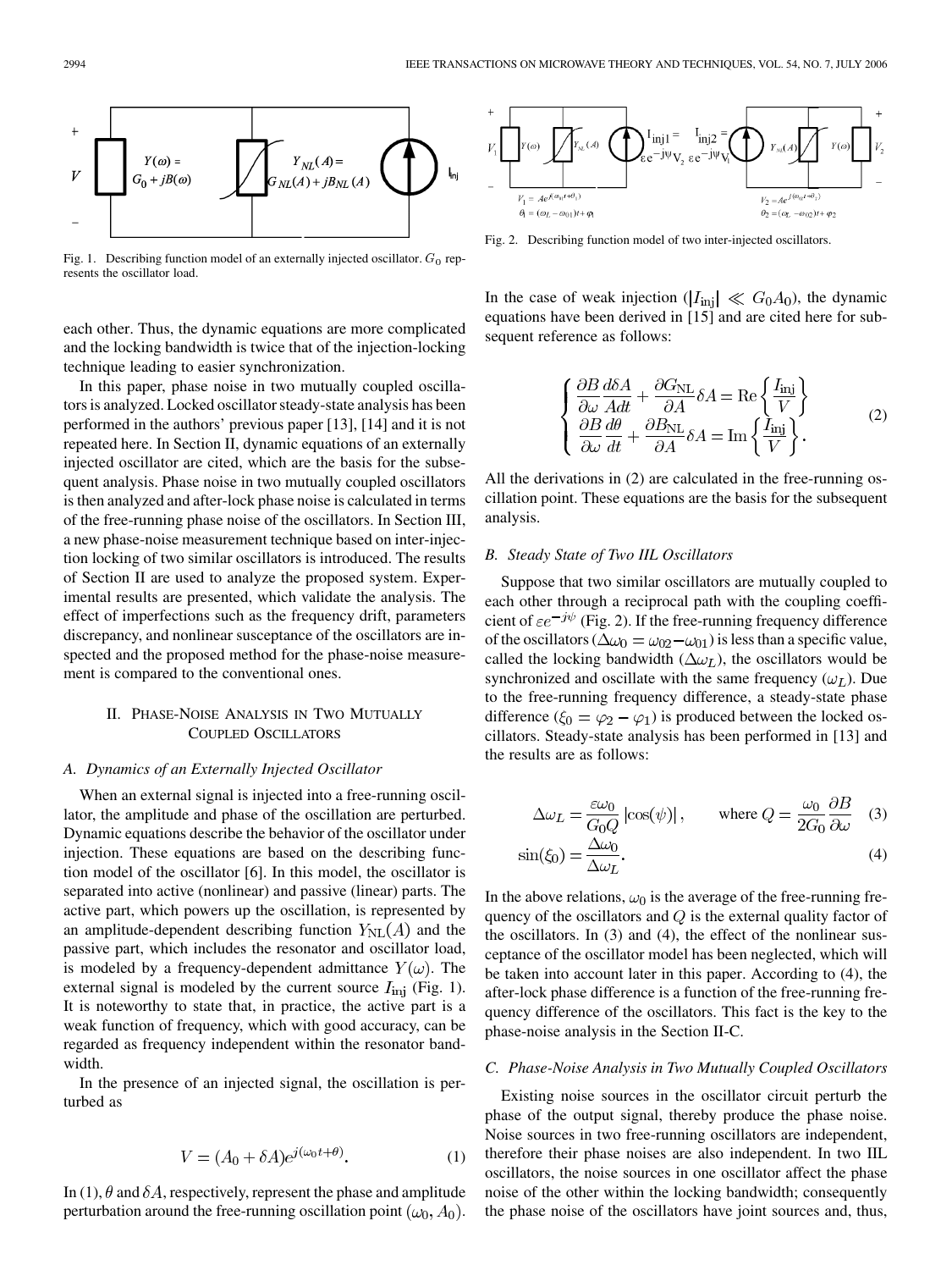<span id="page-2-0"></span>are correlated. Here, the after-lock phase noise of the oscillators are calculated in terms of their free-running phase noise. This is required for the analysis of the phase-noise measurement setup introduced in Section III. The approach to compute the phase noise in mutually locked oscillators in this paper is different from what has been done in [\[9\]](#page-7-0). While in [\[9\]](#page-7-0) the free-running phase noise and the after-lock phase noise are calculated separately in their corresponding circuit model, in this paper, we compute the after-lock phase noise directly in terms of the free-running phase noise as it will be followed.

In addition to the phase noise (PM noise), amplitude noise (AM noise) is also produced by the existing noise sources in the oscillator circuit. PM noise and AM noise interact with each other through AM-to-PM and PM-to-AM conversions. According to [\(2\)](#page-1-0), nonlinear susceptance of the oscillator model accounts for these conversions. It is well known that in the near-carrier offsets, AM noise is much smaller than PM noise, hence the amount of AM noise converted to PM noise has a small contribution in the total PM noise [\[7\].](#page-7-0) This justifies the neglect of AM noise in PM noise calculations here. By [\(2\),](#page-1-0) one can easily observe that if AM noise is neglected, there would be no nonlinear susceptance effect in noise calculations. Thus, in order to evaluate the effect of nonlinear susceptance, AM noise should be included in the analysis, as will be done in [Section III-C.](#page-4-0)

Suppose two oscillators are of similar construction. It is assumed that they have the same oscillation amplitude and the same external quality factor, but they may have different phase noises. Once synchronized, they will both oscillate at frequency  $\omega_L$  and will have a definite after-lock phase difference  $(\xi_0)$  due to the difference in their free-running frequencies. The free-running frequency of each oscillator has small fluctuations ( $\delta \omega_{\text{F.R.}i}$ ) around its nominal value ( $\omega_{0i}$ ), which is called the free-running frequency noise. Frequency noise is related to the phase noise in the frequency domain by the relation  $\delta \omega_{\text{F.R.}i} = j \omega \delta \varphi_{\text{F.R.}i}$ . As was stated above, free-running frequency difference of the oscillators results in a steady-state after-lock phase difference between them. Consequently free-running frequency fluctuations of oscillators are translated into after-lock phase noise ( $\delta \varphi_i$ ). The relationship between  $\delta\varphi_i$  and  $\delta\omega_{\text{F,R},i}$  is now extracted. With respect to [Fig. 2,](#page-1-0) one will have

$$
V_1 = Ae^{j(\omega_{01}t + \theta_1)} \n\theta_1 = (\omega_L - \omega_{01})t + \varphi_1 + \delta\varphi_1 \nV_2 = Ae^{j(\omega_{02}t + \theta_2)} \n\theta_2 = (\omega_L - \omega_{02})t + \varphi_2 + \delta\varphi_2.
$$
\n(5)

Note that the oscillators have the same amplitude and the AM noise is ignored here.  $\delta\varphi_i$  is the after-lock phase noise of the oscillators. By substituting  $(5)$  into  $(2)$ , one obtains

$$
\begin{cases}\n\frac{d[\varphi_1 + \delta \varphi_1]}{dt} \\
= \frac{\frac{\partial B}{\partial B}}{\frac{\partial B}{\partial \omega}} \sin(\xi_0 + \delta \varphi_2 - \delta \varphi_1 - \psi) + \omega_{01} - \omega_L + \delta \omega_{\text{F.R.1}} \\
\frac{d[\varphi_2 + \delta \varphi_2]}{dt} \\
= \frac{\frac{d}{\partial B}}{\frac{\partial B}{\partial \omega}} \sin(-\xi_0 - \delta \varphi_2 + \delta \varphi_1 - \psi) + \omega_{02} - \omega_L + \delta \omega_{\text{F.R.2}}.\n\end{cases}
$$
\n(6)

In (6), the free-running frequency fluctuations have been introduced into the equations after the substitution of (5) into [\(2\).](#page-1-0) Since free-running fluctuations are small, (6) is reduced to (7) by Taylor's expansion

$$
\begin{cases}\n\frac{d\delta\varphi_1}{dt} = \frac{\varepsilon}{\frac{\partial B}{\partial \omega}}\cos(\xi_0 - \psi)(\delta\varphi_2 - \delta\varphi_1) + \delta\omega_{\text{F.R.1}} \\
\frac{d\delta\varphi_2}{dt} = -\frac{\varepsilon}{\frac{\partial B}{\partial \omega}}\cos(\xi_0 + \psi)(\delta\varphi_2 - \delta\varphi_1) + \delta\omega_{\text{F.R.2}}.\n\end{cases} (7)
$$

Equation (7) shows the relation of the after-lock phase noise to free-running frequency noise of the oscillators in the time domain. The term  $\varepsilon/(\partial B/\partial \omega)$  can be substituted with  $0.5\Delta \omega_{L0}$ , which is half the locking bandwidth when  $\psi = 0$ . By this substitution, after Fourier transformation of both sides of (7) and by solving for  $\delta\varphi_1$  and  $\delta\varphi_2$ , one obtains (8), shown at the bottom of this page, where the boldface characters denote the Fourier transform of the time-domain signals and  $\omega$  is the frequency offset from the carrier. In (8), after-lock phase noise of the oscillators ( $\delta \varphi_i$ ) has been calculated in terms of their free-running phase noise. Investigating (8), it is revealed that, for the frequency offsets much smaller than the locking bandwidth, the after-lock phase noise of the oscillators are the same and equal to the average of the free-running phase noise of the oscillators, and in the frequency offsets much greater than the locking bandwidth, they go back to their free-running values. These results are in accordance with what has been stated in [\[11\].](#page-7-0) Equation (8) is used in Section III for the phase-noise measurement by inter-injection locking.

## III. PHASE-NOISE MEASUREMENT USING TWO IIL OSCILLATORS

### *A. Phase-Noise Measurement Setup and Theory*

All the phase-noise measurement techniques use a mixer and a low-pass filter as a phase detector to demodulate the phase

$$
\left\{ \begin{aligned} \pmb{\delta}\varphi_{1} & = \frac{[j\omega+0.5\Delta\omega_{L0}\cos(\xi_{0}+\psi)]\pmb{\delta}\varphi_{\text{F.R.1}}+[0.5\Delta\omega_{L0}\cos(\xi_{0}-\psi)]\pmb{\delta}\varphi_{\text{F.R.2}}}{j\omega+\Delta\omega_{L0}\cos(\xi_{0})\cos(\psi)} \\ \pmb{\delta}\varphi_{2} & = \frac{[0.5\Delta\omega_{L0}\cos(\xi_{0}+\psi)]\pmb{\delta}\varphi_{\text{F.R.1}}+[j\omega+0.5\Delta\omega_{L0}\cos(\xi_{0}-\psi)]\pmb{\delta}\varphi_{\text{F.R.2}}}{j\omega+\Delta\omega_{L0}\cos(\xi_{0})\cos(\psi)} \end{aligned} \right.
$$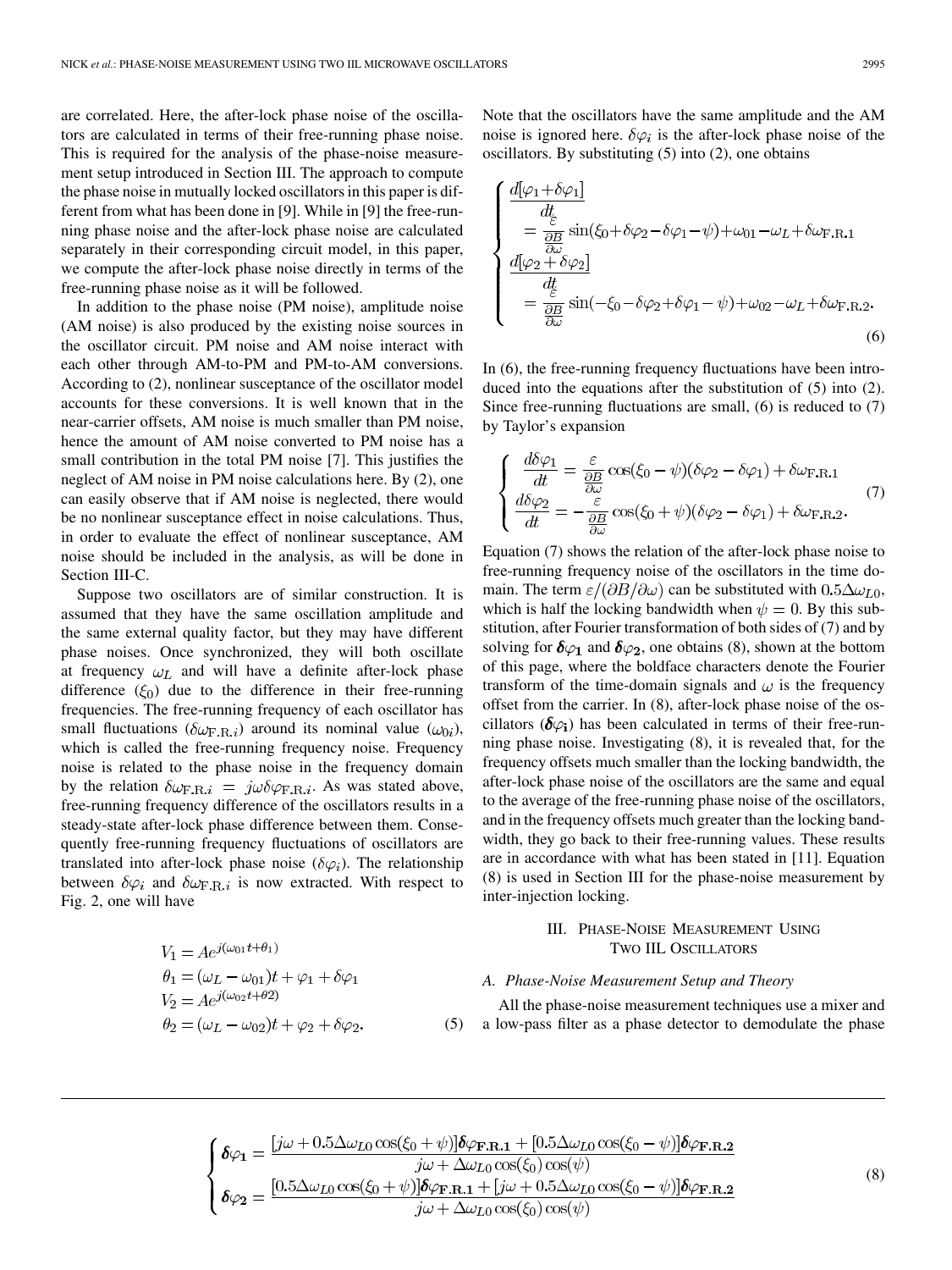<span id="page-3-0"></span>

Fig. 3. Proposed phase-noise measurement setup. Two ultra-low-noise AD797 op-amps were used in the construction of the LNA. The LNA gain was set to 70 dB.

noise of the oscillator(s). The signals at the mixer ports should have the same frequency to avoid producing beat note at the mixer IF port. For those methods, which use two oscillators for the measurement, a provision should be made to synchronize the oscillators. The conventional phase-detector method uses a phase-locked loop (PLL) for the synchronization of the oscillators. Zhang *et al.* [\[12\]](#page-7-0) used injection locking for synchronization. In this paper, inter-injection locking is used to synchronize the oscillators. It is notable that in injection locking, only one oscillator is under injection, while in inter-injection locking, the two oscillators interact with each other. Thus, the dynamic equations are different and the locking bandwidth is twice that of the injection-locking technique leading to an easier synchronization.

The proposed measurement setup is depicted on Fig. 3. The two oscillators are synchronized by inter-injection locking. The injection path consists of directional couplers, an attenuator (which controls the coupling coefficient magnitude) and a phase shifter (which controls the phase of coupling coefficient). The signals of synchronized oscillators are fed into the mixer input ports. Isolators are used to prevent unwanted injection through the mixer ports. If an isolator is used in the injection path, the setup will be converted to injection locking rather than inter-injection locking. Phase shifter 1 is adjusted to make the signals at mixer ports in quadrature when the oscillators are in-phase. It will be shown in [Section III-C](#page-4-0) that this adjustment makes the system insensitive to frequency drift of the oscillators. The signal detected by the mixer is proportional to the after-lock phase-noise difference between the oscillators

> $V_d = K_{\varphi_0} \cos(\xi_0) (\delta \varphi_2 - \delta \varphi_1).$ (9)

Here,  $K_{\varphi 0}$  denotes gain of the mixer when  $\xi_0 = 0$ . Substituting [\(8\)](#page-2-0) into (9), one obtains

$$
\mathbf{V}_{\mathbf{d}} = K_{\varphi_0} \cos(\xi_0) \frac{-j\omega[\delta\varphi_{\mathbf{F.R.1}} - \delta\varphi_{\mathbf{F.R.2}}]}{j\omega + \Delta\omega_{L0} \cos(\xi_0) \cos(\psi)}
$$

$$
\langle \mathbf{V}_{\mathbf{d}}^2 \rangle = K_{\varphi_0}^2 \cos^2(\xi_0) \frac{\omega^2 [\langle \delta \varphi_{\mathbf{F.R.1}}^2 \rangle + \langle \delta \varphi_{\mathbf{F.R.2}}^2 \rangle]}{\omega^2 + \Delta \omega_{L0}^2 \cos^2(\xi_0) \cos^2(\psi)}
$$

and

$$
\mathbf{V_0} = G_{\text{LNA}} \mathbf{V_d}.\tag{10}
$$

 $V<sub>o</sub>$  is the detected signal amplified by the low-noise amplifier (LNA) and finally the fast Fourier transform (FFT) analyzer shows the spectral density of  $V<sub>o</sub>$ . From (10), the average of the power spectral density of the oscillators can be extracted as follows:

$$
S_{\varphi} \!=\! \frac{S_{\varphi \rm F.R.1}\! + S_{\varphi \rm F.R.2}}{2} \!=\! \frac{[\omega^2 \!+\! \Delta\omega_{L0}^2\cos^2(\xi_0)\cos^2(\psi)]}{2K_{\varphi_0}^2G_{\rm LNA}^2\cos^2(\xi_0)\omega^2} S_{V0}
$$

where

$$
S_{V0} = \langle \mathbf{V}_{\mathbf{o}}^2 \rangle \quad S_{\varphi \mathbf{F.R.}i} = \langle \boldsymbol{\delta} \varphi_{\mathbf{F.Ri}}^2 \rangle, \qquad i = 1, 2. \tag{11}
$$

Therefore, the measured signal spectrum  $(V<sub>o</sub>)$  should be calibrated by (11) to retrieve the average of the free-running phase noise of the oscillators. In this case, the calibration factor is the term that is multiplied by  $S_{V_0}$  in (11). In this paper, we call the phase-noise measurement by the inter-injection-locking technique the "IIL method."

It can be noted that if the phase-noise power spectral densities of the oscillators are identical, their average equals their individual values. If the phase noise of one oscillator is much greater than that of the other, the average of their phase noise is 3 dB less than that of the noisier oscillator.

## *B. Experimental Verification*

Two Gunn oscillators at frequencies about 10.5 GHz were used in the setup of Fig. 3 to validate the proposed method. The power level of the oscillators was approximately 11 dBm. The gain of the LNA was set to 70 dB and the detected signal was sampled at a rate of 3-Msamples/s with Analog Devices' 16-bit A/D converter. For each plot, 100 measurements were taken to average out the spurious fluctuations. To verify the measurement validity, five sets of measurement were performed for five different locking bandwidths. The locking bandwidth was changed by altering the magnitude of the coupling coefficient. In [Fig. 4,](#page-4-0) the measured spectra of detected signals  $V<sub>o</sub>$ , as well as the spectra of the calibrated phase noise, are depicted for all five measurements. It is clear that while the spectra of the detected signals are different for five different locking bandwidths, the spectra of the calibrated phase noise converge to the same values.

To further investigate the validity of our method of measurement, the free-running phase noise of each oscillator was sepa-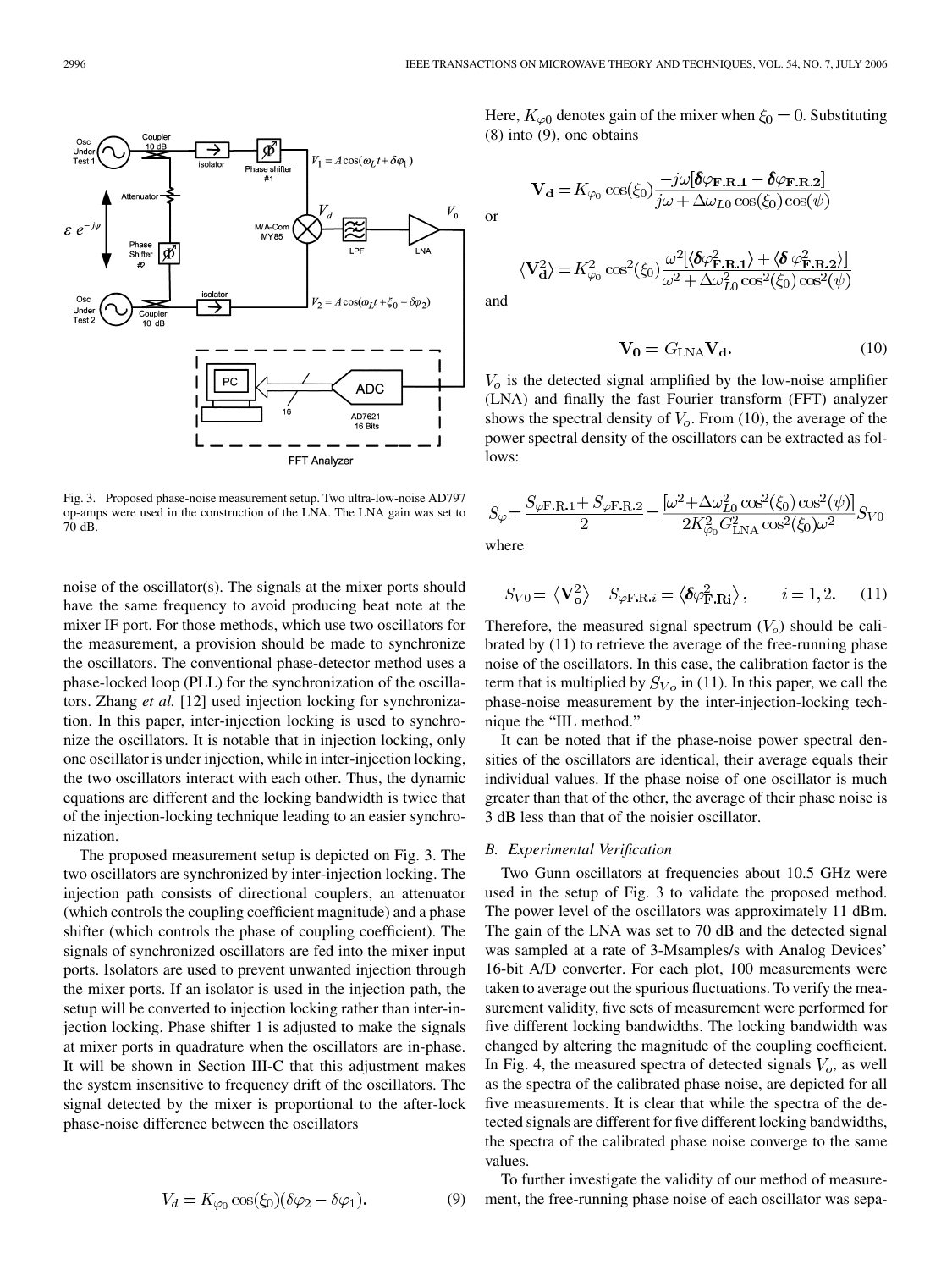<span id="page-4-0"></span>

Fig. 4. Results of phase-noise measurement with the IIL technique. The numbers show the value of the locking bandwidth for each measurement. The magnitude of coupling coefficient was altered to change the locking bandwidth. The oscillators center frequencies were approximately 10.5 GHz. The sampling duration was 66.66 ms. The 150-Hz, 250-Hz, etc. spurs are due to the leakage of the ac power line harmonics into the measurement system.



Fig. 5. Phase noise measured by the setup of [Fig. 3](#page-3-0) compared to the free-running phase noise of the oscillators measured by the delay-line method. The locking bandwidth is 1300 kHz. It is clear that the measured phase noise by the IIL method is average of the free-running phase noise of individual oscillators. The oscillators center frequencies were approximately 10.5 GHz. The sampling duration was 66.66 ms.

rately measured using a 110-ns delay-line method. The free-running phase noise of the oscillators and the phase noise measured by the setup of [Fig. 3](#page-3-0) are compared in Fig. 5. As is seen in Fig. 5, the measured phase noise by the IIL method is the average of the free-running phase noise of the oscillators as predicted by the theory.

In the measurements of Fig. 4, the locking bandwidth was changed by altering the magnitude of the coupling coefficient  $(\varepsilon)$ . It is also possible to change the locking bandwidth by altering the coupling coefficient phase  $(\psi)$ . The measurement was repeated with a fixed value of  $\varepsilon$  and several values of  $\psi$ . The results are shown in Fig. 6. Similarly varying the value of  $\psi$ changes the level of the detected signal, but the calibrated phase noise is virtually the same for all the measurements.



Fig. 6. Results of phase-noise measurement with inter-injection locking technique for several values of  $\psi$ . The locking bandwidth for  $\psi = 0$  was 1300 kHz. The oscillators center frequencies were approximately 10.5 GHz. The sampling duration was 66.66 ms.

TABLE I MEASUREMENT ERROR DUE TO THE FREQUENCY DRIFT OF THE OSCILLATORS. THE LOCKING BANDWIDTH IS 1 MHz

| $Offset$ (Hz)<br>Drift (Hz) | 100k | 300k | 500k | 800k | 1М   |                               |
|-----------------------------|------|------|------|------|------|-------------------------------|
| 400k                        |      | 0.07 | 0.16 | 0.31 | 0.39 | Error due to                  |
| 600k                        | 0.02 | 0.2  | 0.46 | 0.86 |      | Frequency<br>$Drift$ ( $dB$ ) |
| 800k                        | 0.08 | 0.59 | 1.32 | 2.29 | 2.76 |                               |

## *C. Measurement Errors*

*1) Measurement Error Due to the Frequency Drift of the Oscillators:* It was shown that a steady-state phase difference  $(\xi_0)$  is produced between the synchronized oscillators due to the difference in their free-running frequencies. Practical oscillators have slow free-running frequency drifts due to the oscillator environment. Therefore, during the measurement process, the free-running frequency difference of the oscillators varies, which leads into the variation of the after-lock phase difference. One may anticipate that the measurement becomes erroneous due to the frequency drift of the oscillators. Careful investiga-tion of [\(11\)](#page-3-0) reveals that  $\xi_0$  is present in the denominator as it is in the numerator; as a result, the calibration factor has a minor sensitivity to  $\xi_0$ . Table I shows the measurement error at different frequency offsets due to the free-running frequency drift of the oscillators. The locking bandwidth is assumed to be 1 MHz. It is seen that even in the case of 600-kHz frequency drift, the phase-noise measurement error at frequency offsets up to 1 MHz is less than 1 dB. It can be concluded that, for most practical cases, the frequency drift of the oscillators has a negligible effect on the phase-noise measurement.

*2) Measurement Error Induced by Discrepancy in Parameters of the Oscillators:* Thus far, it has been assumed that the oscillators have the same amplitude and external quality factors. In practice, even the oscillators with the same circuit design do not have identical amplitudes and external quality factors. Here, the effect of discrepancy in parameters of the oscillators is investigated. Note that since AM noise is much smaller than the PM noise, the nonlinear susceptance of the oscillators have a small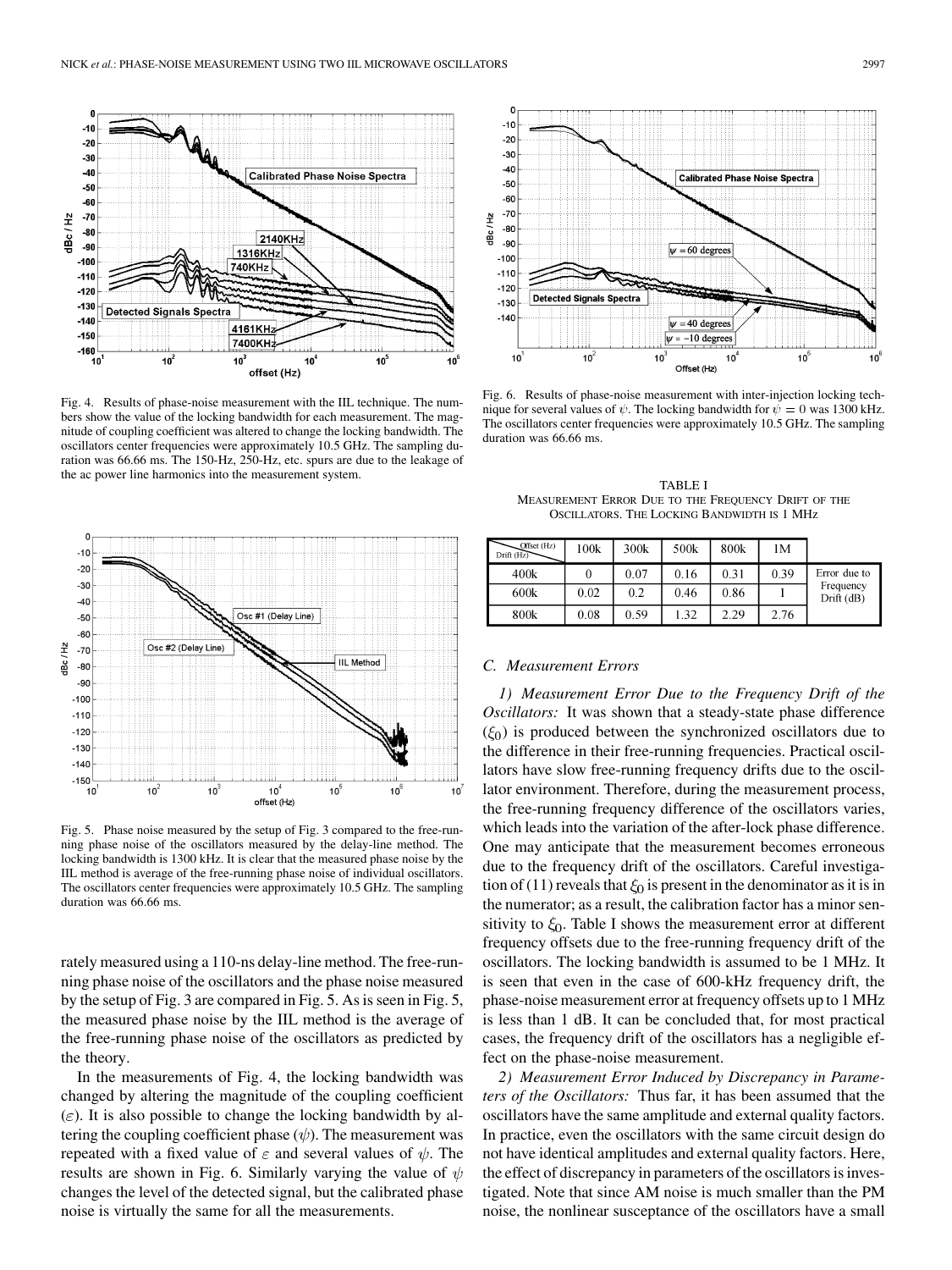<span id="page-5-0"></span>

Fig. 7. Phase-noise measurement with the inter-injection technique when the oscillators have 7.5-dB output power level difference. The free-running phase noise of the oscillators was measured by the delay-line method with 110-ns delay. It is clear that the measured phase noise by the IIL method is the average of the free-running phase noise of individual oscillators. The oscillators' center frequencies were approximately 10.5 GHz. The sampling duration was 66.66 ms. The 150- and 250-Hz spurs are due to the leakage of the ac power line harmonics into the measurement system.

role in the interactions and, thus, there is no need to regard the difference in the nonlinear susceptance of the oscillators. For the sake of simplicity,  $\psi$  is set to zero.

The steady-state analysis of two oscillators with different amplitudes  $(A_1$  and  $A_2$ ), which are inter-injection locked to each other, has been worked out in [\[16\].](#page-7-0) It is shown that in this case, the locking bandwidth is

$$
\Delta \omega_{L0}^* = \frac{\varepsilon \omega_0}{2Q} \left( \frac{A_1}{A_2} + \frac{A_2}{A_1} \right), \qquad \text{for } \psi = 0. \tag{12}
$$

 $\Delta \omega_{L0}^*$  denotes the locking bandwidth when  $\psi = 0$  and when the oscillators have different amplitudes. Phase-noise analysis when the oscillators have different amplitudes is straightforward following the procedure in [Section II-C.](#page-1-0) The result is that the detected signal by the mixer in [Fig. 3](#page-3-0) becomes the following:

$$
\mathbf{V}_{\mathbf{d}} = K_{\varphi 0} \cos(\xi_{0}) \frac{-j\omega[\delta\varphi_{\mathbf{F.R.1}} - \delta\varphi_{\mathbf{F.R.2}}]}{j\omega + \Delta\omega_{L0}^{*} \cos(\xi_{0})}, \quad \text{for } \psi = 0.
$$
\n(13)

The form of (13) is exactly the same as that of [\(10\)](#page-3-0) when  $\psi$  is zero. The only difference is that  $\Delta \omega_{L0}$  is replaced with  $\Delta \omega_{L0}^*$ . In the other words, the difference in the amplitude of the oscillators just alters the locking bandwidth, and if the locking bandwidth is correctly measured and used in [\(11\)](#page-3-0), no error is induced on the measurement. To practically verify this argument, two oscillators with the output power level difference of 7.5 dB were used in the setup of [Fig. 3.](#page-3-0) The measured locking bandwidth was 1400 kHz. The measurement result is depicted on Fig. 7. It can be seen that even in the case of 7.5-dB output power difference between the oscillators, the measured phase noise by the IIL method is, with a good approximation, the average of the phase noise of the oscillators. It can be concluded that the difference in the output power of the oscillators has a minor effect on the measurement.

If the oscillators have different external quality factors, with the same line of reasoning, one can conclude that the discrepancy in external quality factors of the oscillators just affects the locking bandwidth and [\(11\)](#page-3-0) remains unchanged. It can be concluded that as far as the locking bandwidth is measured correctly, the discrepancy in parameters of the oscillators does not affect the measurement validity.

*3) Measurement Error Induced by Nonlinear Susceptance of Oscillator Model:* In the analysis of [Section II-C](#page-1-0), AM noise was neglected. Since the nonlinear susceptance of oscillator model produces AM-to-PM and PM-to-AM conversion, neglecting AM noise causes  $B<sub>NL</sub>$  to be removed from the equations. In order to determine the effect of  $B_{NL}$ , AM noise should be entered into the analysis.

The steady-state analysis of two mutually coupled oscillators, which takes into account the effect of nonlinear susceptance, has been performed in [\[13\].](#page-7-0) It is shown that if the phase of the coupling coefficient is zero,  $B<sub>NL</sub>$  does not affect the locking bandwidth and [\(3\)](#page-1-0) with  $\psi = 0$  remains valid. In order to extract the equations for after-lock phase noise, one should substitute [\(5\)](#page-2-0) into [\(2\)](#page-1-0) for each of the oscillators. The results are as follows:

$$
\begin{cases}\n\frac{\partial B}{\partial \omega} \frac{d\delta A_1}{Adt} + \frac{\partial G_{\text{NL}}}{\partial A} \delta A_1 \\
= -\varepsilon \sin(\xi_0)(\delta \varphi_2 - \delta \varphi_1) \\
\frac{\partial B}{\partial \omega} \frac{d\delta \varphi_1}{dt} + \frac{\partial B_{\text{NL}}}{\partial A} \delta A_1 \\
= \varepsilon \cos(\xi_0)(\delta \varphi_2 - \delta \varphi_1) + \frac{\partial B}{\partial \omega} \delta \omega_{\text{F.R.1}} \\
\frac{\partial B}{\partial \omega} \frac{d\delta A_2}{Adt} + \frac{\partial G_{\text{NL}}}{\partial A} \delta A_2 \\
= -\varepsilon \sin(\xi_0)(\delta \varphi_2 - \delta \varphi_1) \\
\frac{\partial B}{\partial \omega} \frac{d\delta \varphi_2}{dt} + \frac{\partial B_{\text{NL}}}{\partial A} \delta A_2 \\
= -\varepsilon \cos(\xi_0)(\delta \varphi_2 - \delta \varphi_1) + \frac{\partial B}{\partial \omega} \delta \omega_{\text{F.R.2}}.\n\end{cases}
$$
\n(14)

The free-running frequency fluctuations have been introduced into the equations after the substitution of [\(5\)](#page-2-0) into [\(2\).](#page-1-0) It is noteworthy to mention that since AM noise has not been considered in [\(5\)](#page-2-0),  $\delta A_1$  and  $\delta A_2$  in (14) are that portion of AM noise that has been produced by PM-to-AM conversion. By careful investigation of (14), it is revealed that  $\delta A_1$  and  $\delta A_2$  have similar expressions and, thus, are equal  $\delta A_1 = \delta A_2$ . Using this fact and subtracting the second line of each couple of (14) from one another, one obtains

$$
\frac{\partial B}{\partial \omega} \frac{d}{dt} [\delta \varphi_1 - \delta \varphi_2] = 2\varepsilon \cos(\xi_0) [\delta \varphi_2 - \delta \varphi_1] + \frac{\partial B}{\partial \omega} (\delta \omega_{F.R.1} - \delta \omega_{F.R.2}).
$$
 (15)

After Fourier transformation and some manipulations, one obtains

$$
\delta\varphi_1 - \delta\varphi_2 = \frac{j\omega[\delta\varphi_{\mathbf{F.R.1}} - \delta\varphi_{\mathbf{F.R.2}}]}{\frac{2\varepsilon}{\frac{\partial B}{\partial \omega}}\cos(\xi_0) + j\omega}.
$$
 (16)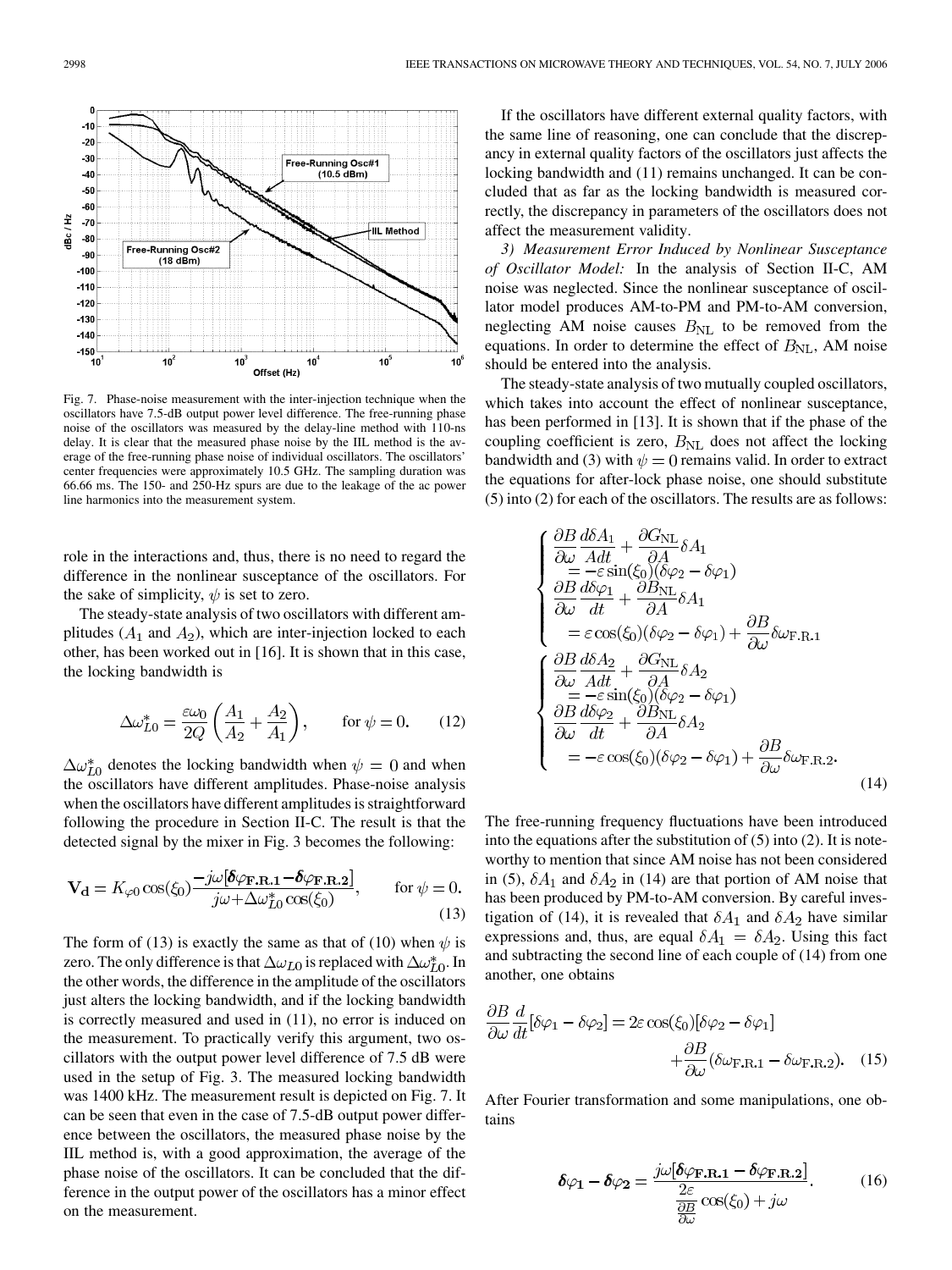From  $(3)$ ,  $(9)$ , and  $(16)$ , the detected signal by the mixer in [Fig. 3](#page-3-0) is calculated as follows:

$$
\mathbf{V}_{\mathbf{d}} = K_{\varphi_0} \cos(\xi_0) \frac{-j\omega[\boldsymbol{\delta}\varphi_{\mathbf{F.R.1}} - \boldsymbol{\delta}\varphi_{\mathbf{F.R.2}}]}{j\omega + \Delta\omega_{L0} \cos(\xi_0)}.
$$
(17)

The form of (17) is exactly the same as that of [\(10\)](#page-3-0). In other words, the nonlinear susceptance of the oscillators has no effect on the detected signal and on the calibration process provided that the phase of the coupling coefficient is zero.

One can conclude that the state of  $\psi = 0$  is the optimum state, which makes the system insensitive to imperfections such as nonzero nonlinear susceptance and discrepancy in parameters of the oscillators. Note that the locking bandwidth can be conveniently varied by altering the magnitude of the coupling coefficient.

# *D. Comparison of the Proposed Method With the Conventional Methods*

Phase-noise measurement by inter-injection locking of two oscillators is simple and easy to implement. Synchronization of the oscillators by inter-injection locking is relatively easy and the calibration process is straightforward: after measuring the locking bandwidth, one should use [\(11\)](#page-3-0) for calibrating the phase noise. In contrast, the conventional two-oscillator method is expensive because it requires one of the oscillators to be electronically tunable and, in addition, it uses the PLL to synchronize the oscillators. Synchronization of the oscillators by the PLL is difficult and the loop bandwidth of the PLL limits the application of the method only to the relatively stable oscillators. Thus, one advantage of the proposed method over the conventional phase-detector method is that it can be used for the phase-noise measurement of relatively unstable free-running oscillators where the conventional phase-detector method is difficult to implement. Compared to the conventional delay-line method, phase-noise measurement by the IIL method can be conveniently used for millimeter-wave oscillators where the conventional delay-line method fails to work due to the considerable loss of the delay line.

The phase-noise floor of the proposed method is determined by replacing  $S_{V_0}$  in [\(11\)](#page-3-0) with  $S_n = \langle V_n^2 \rangle$ , where  $V_n$  is the voltage noise floor of the system mainly produced by the noise sources in the mixer and LNA

$$
S_{\varphi_{\text{noise floor}}} = \frac{[\omega^2 + \Delta \omega_{L0}^2 \cos^2(\xi_0) \cos^2(\psi)]}{2K_{\varphi_0}^2 G_{\text{LNA}}^2 \cos^2(\xi_0) \omega^2} S_n.
$$
 (18)

To measure  $V_n$ , an RF signal is split and fed into the mixer ports. The phase noise of the signals at the mixer ports are the same and are canceled out at the mixer output. The remaining signal is then the voltage noise floor of the system. The voltage noise floor of the setup of [Fig. 3](#page-3-0) was measured and its phase-noise floor was calculated for different locking bandwidths, which are depicted in Fig. 8.

According to [\(8\),](#page-2-0) by decreasing the locking bandwidth, the after-lock phase noises of the oscillators become less correlated and, thus, the strength of the detected signal  $V_d$  is increased compared to the system noise floor. This means that the system phase-noise floor is decreased, as is obvious from



Fig. 8. Phase-noise floor of the setup of [Fig. 3](#page-3-0) for different locking bandwidths. Phase-noise floor of the phase detector and the delay-line method are also depicted. The spurs are due to the ac line harmonics.

(18) and Fig. 8. In Fig. 8, approaching the carrier, the phasenoise floor of the proposed method increases with the slope of 20 dB/dec. Since the flicker noise corner frequency of the system was near 1 kHz, the voltage noise floor of the system was rather flat with frequency, therefore, the term  $\omega$  in the numerator of (18) accounts for this slope. If the same mixer and LNA were used in the conventional phase-detector method, the phase-noise floor would be what is labeled as "PLL" in Fig. 8. It is evident that the phase-noise floor of the proposed method is higher than that of the phase-detector method. This renders the performance of the method introduced in this paper inferior to the conventional phase-detector method in case of small loop bandwidth. However, in Fig. 8, the effect of PLL loop bandwidth has not been taken into account. The phase-noise floor of the conventional phase-detector method drastically increases within the loop bandwidth [\[11\]](#page-7-0). Thus, if the oscillator under test has a broad span of frequency deviation, a wide loop bandwidth is required for synchronization, which severely degrades the phase-noise floor. In addition, as far as the oscillators not going out of lock, the phase-noise floor of the setup of [Fig. 3](#page-3-0) can be improved by decreasing the locking bandwidth. If the same mixer and LNA were used in the conventional delay-line method with a delay of 110 ns (30-m length of ultra-low-loss cable), the phase-noise floor would be what is labeled as the "110 ns delay line" in Fig. 8. It is seen that the proposed method with a locking bandwidth of 1 MHz has a lower phase-noise floor than the delay-line method. A locking bandwidth of 1 MHz is sufficient for most practical cases. Therefore, in general, the performance of the inter-injection technique is superior to the delay-line method.

#### IV. CONCLUSION

The proposed IIL setup, which is based on inter-injection locking of two oscillators, measures the free-running phase-noise average of the oscillators. For most oscillators, the presented theory is accurate for offsets down to approximately 100 Hz where the phase noise of the oscillator can be interpreted as a small perturbation around carrier. Experimental results showed the validity of the proposed technique. It was